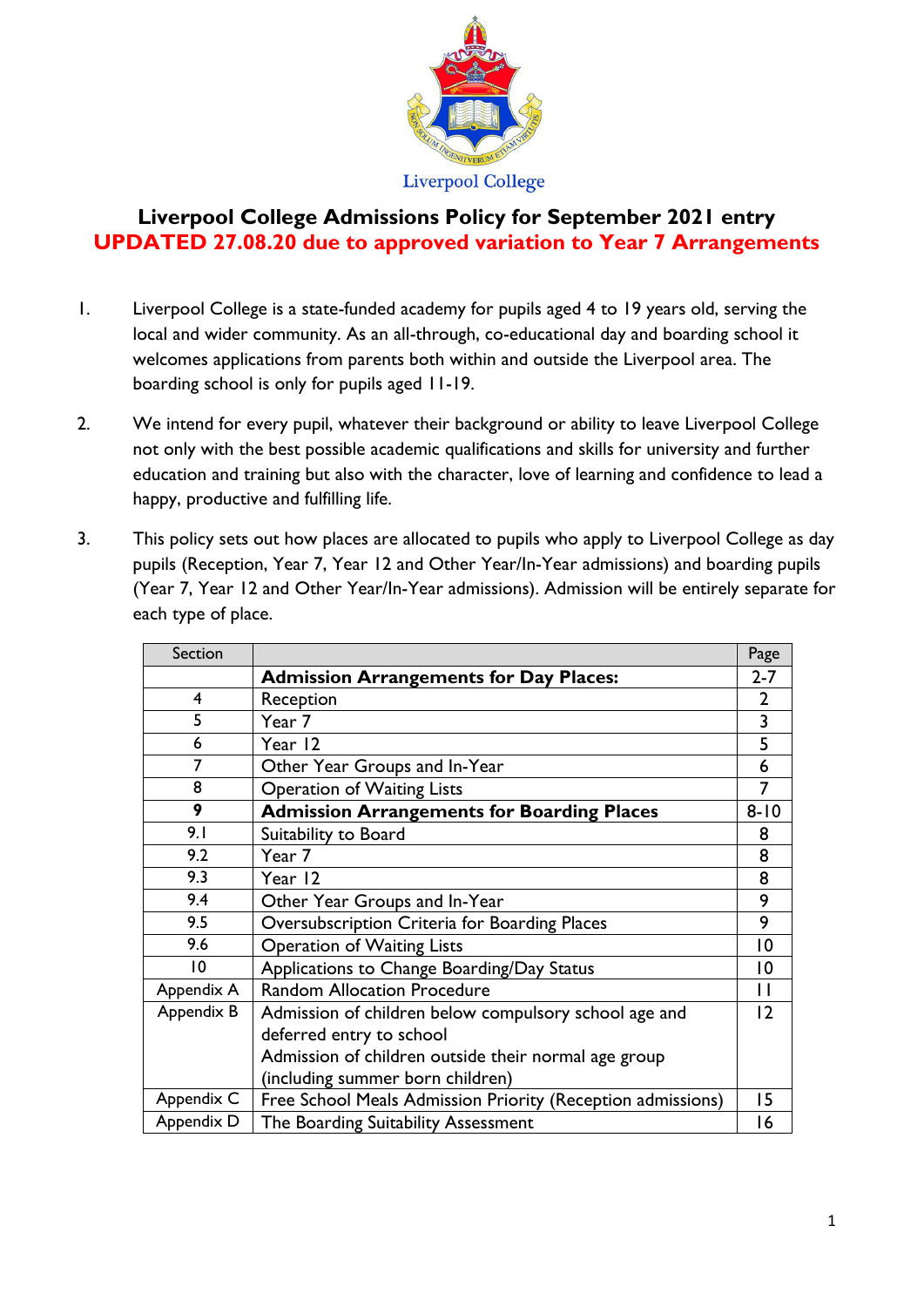#### **Admission Arrangements for Day Places**

#### **4. Reception Admission Arrangements**

#### **4.1 Application Process and Admission Number:**

- 4.1.1. Applications for places at Liverpool College are part of the Coordinated Admissions Arrangements operated by Liverpool's Local Authority. Applications for places in Reception in September 2021 should be made to the home local authority using the Preference Form (Common Application Form). The national closing date for applications is **15th January 2021**.
- 4.1.2. Liverpool College has an agreed admission number of 84 pupils in Reception. It will accordingly admit 84 pupils if sufficient applications are received.

#### **4.2 Oversubscription Criteria for Reception Admissions**

- 4.2.1. Where the number of applications for admission is greater than the published admission number, and after the admission of pupils whose statement of special educational needs (SEN) or Education, Health and Care (EHC) plan names Liverpool College applications for Reception will be considered against the criteria set out below, in priority order:
	- (i) Children who are 'looked after' in accordance with section 22 of the Children Act 1989 and previously looked after children.

*In the following criteria children of multiple births (twins, triplets etc) will have priority<sup>1</sup> :*

- (ii) Pupils who, on the date of admission, will have a sibling (i.e. a natural brother or sister, or a half brother or sister, or a legally adopted brother or sister or half brother or sister, or step brother or sister who will be living with them at the same address at the date of their entry to Liverpool College) in years Reception-13 of the Academy. Proof of the sibling relationship will be required.
- (iii) Pupils whose parents are employed by Liverpool College and who have been employed continuously by the College for two years or more, at the time of application.
- (iv) Four (4) places will be allocated to children eligible to be registered for free school meals<sup>2</sup> who live within a two  $(2)$  mile radius of the main entrance gates of the Liverpool College site (situated on Molyneux Road). The two (2) mile distance is measured as a straight line. Parents/guardians will be required to provide evidence of eligibility by completing the supplementary admission form (available from Liverpool College) and the school may request confirmation from the applicant's home local authority. All applicants who seek a place under this criterion but to whom an offer is not made will be considered under criteria (v) and (vi).
- (v) 50% of the remaining places will be offered to pupils who live within a two (2) mile radius of the main entrance gates of the Liverpool College site (situated on Molyneux

 $\ddot{\phantom{a}}$ 

 $1$  This means that when random allocation is used to allocate places in the oversubscription criteria, if one of the twins/triplets (etc) is selected through the random allocation process, the other twin/triplets etc will then be allocated a place.

 $2$  See appendix D for further information about eligibility to be registered for free school meals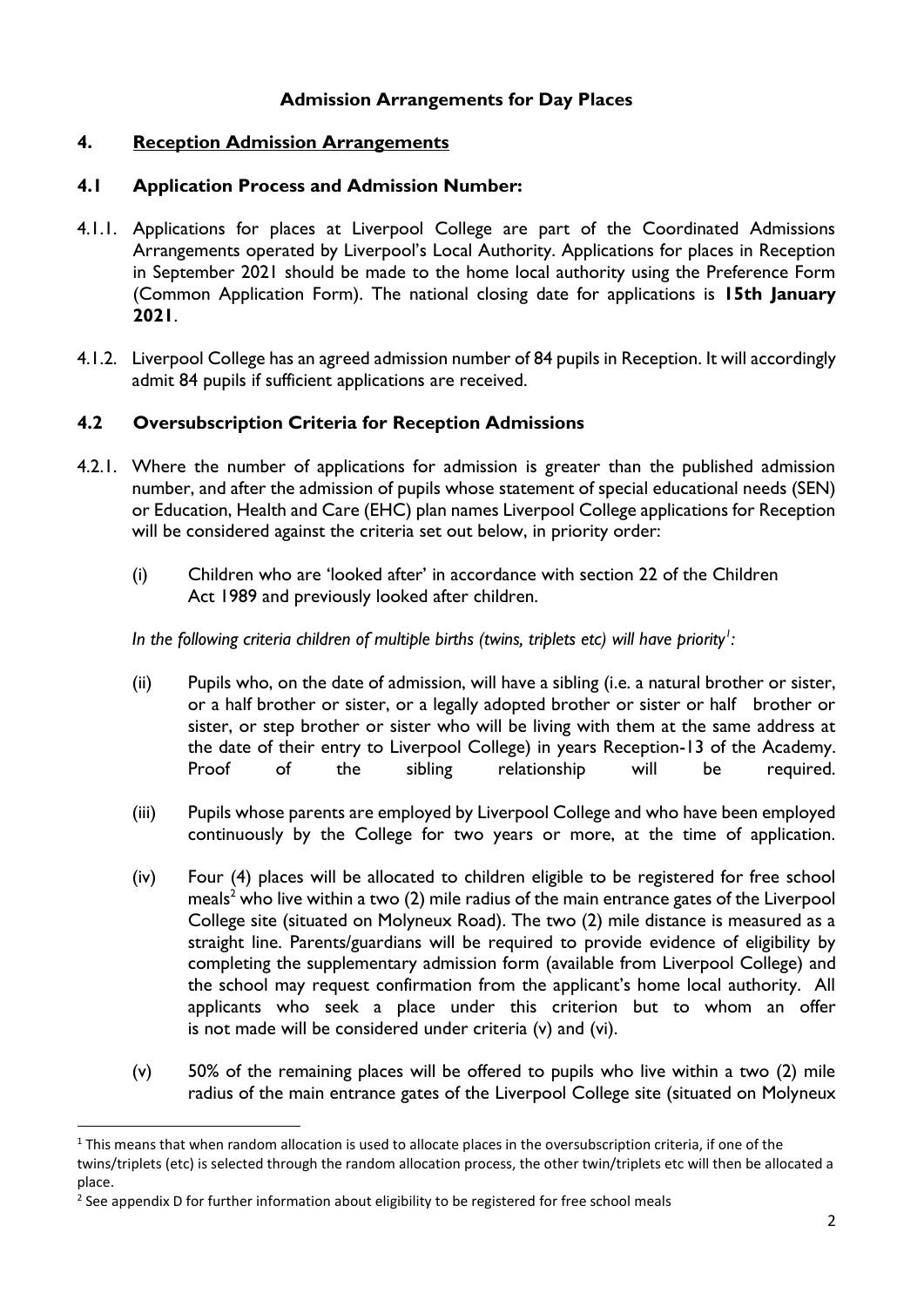Road) by random allocation<sup>3</sup>. The two  $(2)$  mile distance is measured as a straight line. If there is an uneven number of remaining places, an additional place will be offered to a pupil who lives within a two mile radius of the main entrance gates. Proof of residence will be required (council tax bill, utility bill).

- (vi) the remaining places, after places offered to pupils who live within a two mile radius of the main entrance gates as outlined above, will be offered on the basis of random allocation<sup>4</sup>.
- 4.2.2. If there are more applicants than places available in criteria (i) to (iv), the tie-break will be via a random allocation process<sup>5</sup>. This will be supervised by someone independent of the school.
- 4.2.3 Late applications (those received after the closing date for applications) will be considered after applicants who applied on time, unless there is a valid reason for the application being received late eg. change of address.
- 4.2.4. If false or misleading information is used to gain entry to Liverpool College, the application will be reconsidered and the correct level of priority given which may result in the offer of a place being withdrawn.
- 4.2.5. Children in Year 6 of the Primary School (Preparatory School) are entitled to transfer to the Secondary school without applying further.

# **5. Year 7 Admission Arrangements**

## **5.1 Application Process and Admission Number**

- 5.1.1. Applications for places at Liverpool College are part of the Coordinated Admissions Arrangements operated by Liverpool's Local Authority. Applications for places in Year 7 in September 2021 should be made to the home local authority using the Preference Form (Common Application Form). The national closing date for applications is **31st October 2020.**
- 5.1.2 In addition, for those who wish to register for the music aptitude test outlined in 5.2.3 below, a separate Musical Aptitude Form (available from Liverpool College) must also be completed and returned to Liverpool College by **4.00pm on 25 th September 2020.**
- 5.1.4. Liverpool College has an agreed admission number of 91 pupils. The College will accordingly admit at least 91 pupils into Year 7 each year if sufficient applications are received. The admission number applies only to those being admitted from outside of Liverpool College. If fewer than 54 pupils intend to transfer from Year 6, the College will admit over the admission number up to the overall size of the Year 7 group (i.e. 145), should sufficient applications be received.

<sup>&</sup>lt;sup>3</sup> See appendix A to this policy for further detail on the random allocation procedure

<sup>4</sup> As above

<sup>5</sup> As above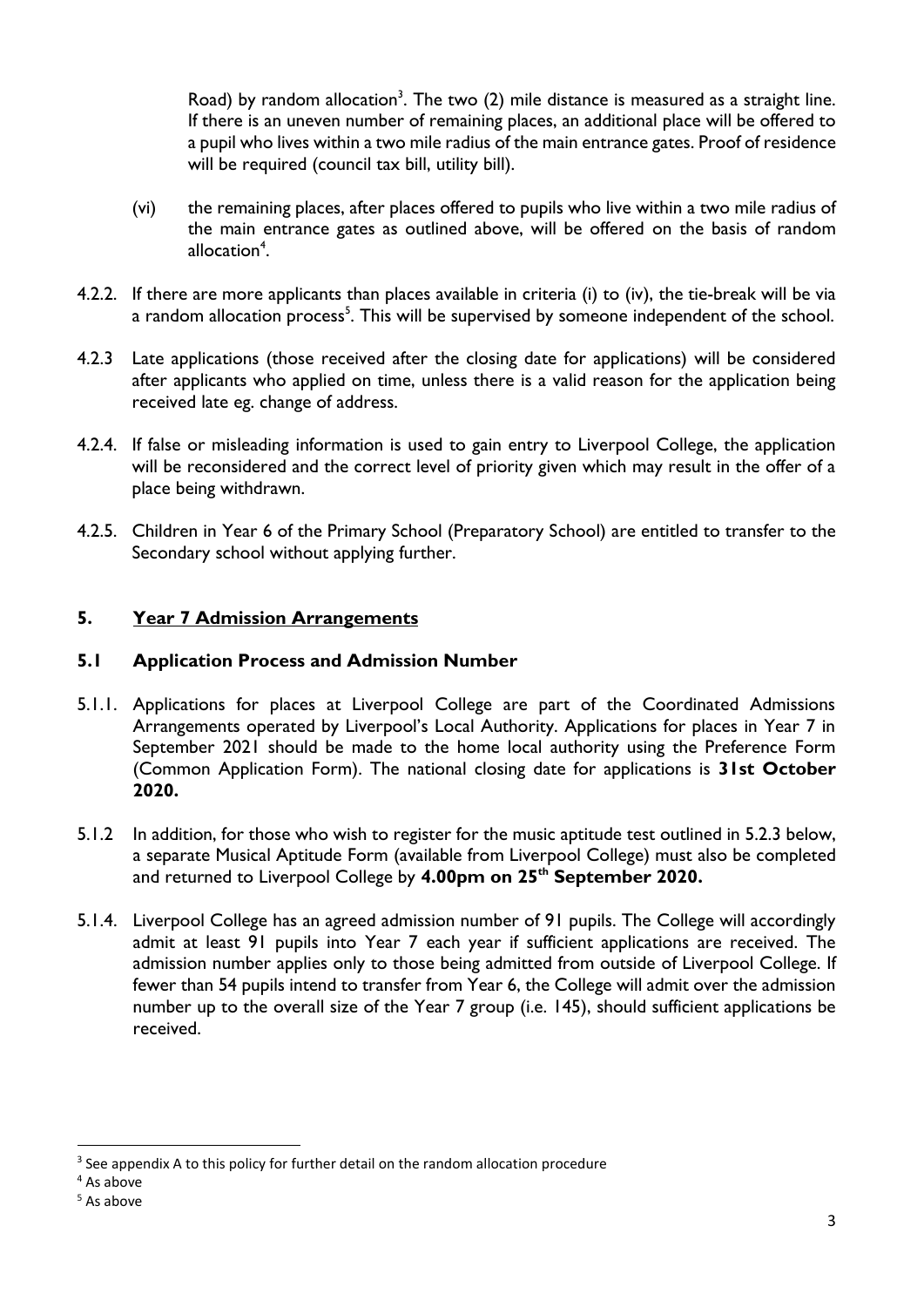#### **5**.**2 Oversubscription Criteria for Year 7 Admissions**

- 5.2.1. Pupils in Year 6 in the Preparatory School will have an option to transfer to Year 7. If fewer than 54 of the College's Year 6 pupils choose to progress, the College will admit more pupils into Year 7 up to the capacity of 145 pupils.
- 5.2.2. Where the number of applications for admission for available places is greater than the published admission number, applications will be considered against the criteria set out below. Where the number of applications for admission is greater than the published admission number, and after the admission of pupils whose statement of special educational needs (SEN) or Education, Health and Care (EHC) plan names Liverpool College applications for Year 7 will be considered against the criteria set out below, in priority order:
- 5.2.3. In accordance with its first specialism, Liverpool College will select 10% of the published admission number on their aptitude for music, as demonstrated by the school's Music Aptitude Test. The test takes place in two parts with candidates who achieve the score required in the first part (listening test) invited to take the second part (aural test). There will be one date for each of the test parts which will be set out on the Liverpool College website. The places will be allocated in test score order. In the event that there is a tie for the last place(s) available, the tie-break will be via a random allocation process<sup>6</sup>, supervised by someone independent of the school. Where Liverpool College is oversubscribed the successful music criterion applicants will not be allocated a place until after all Looked After Children, or children who were looked after, but ceased to be so because they were adopted (or became subject to a residence order or special guardianship order) have been allocated a place.
- 5.2.4. Applications for Year 7 will be considered against the criteria set out below, in priority order:
	- (i) Children who are 'looked after' in accordance with section 22 of the Children Act 1989 and previously looked after children.
	- (ii) Next, we will admit the pupils allocated a music aptitude place.

*In the following criteria children of multiple births (twins, triplets etc) will have priority<sup>7</sup> :*

- (iii) Pupils who, on the date of admission, will have a sibling (i.e. a natural brother or sister, or a half brother or sister, or a legally adopted brother or sister or half brother or sister, or step brother or sister who will be living with them at the same address at the date of their entry to Liverpool College) in years Reception-13 of Liverpool College. Proof of the sibling relationship will be required.
- (iv) Pupils whose parents are employed by Liverpool College and who have been employed continuously by the College for two years or more, at the time of application.

<sup>&</sup>lt;sup>6</sup> See appendix A to this policy for further detail on the random allocation procedure

 $7$  This means that when random allocation is used to allocate places in the oversubscription criteria, if one of the twins/triplets (etc) is selected through the random allocation process, the other twin/triplets etc will then be allocated a place.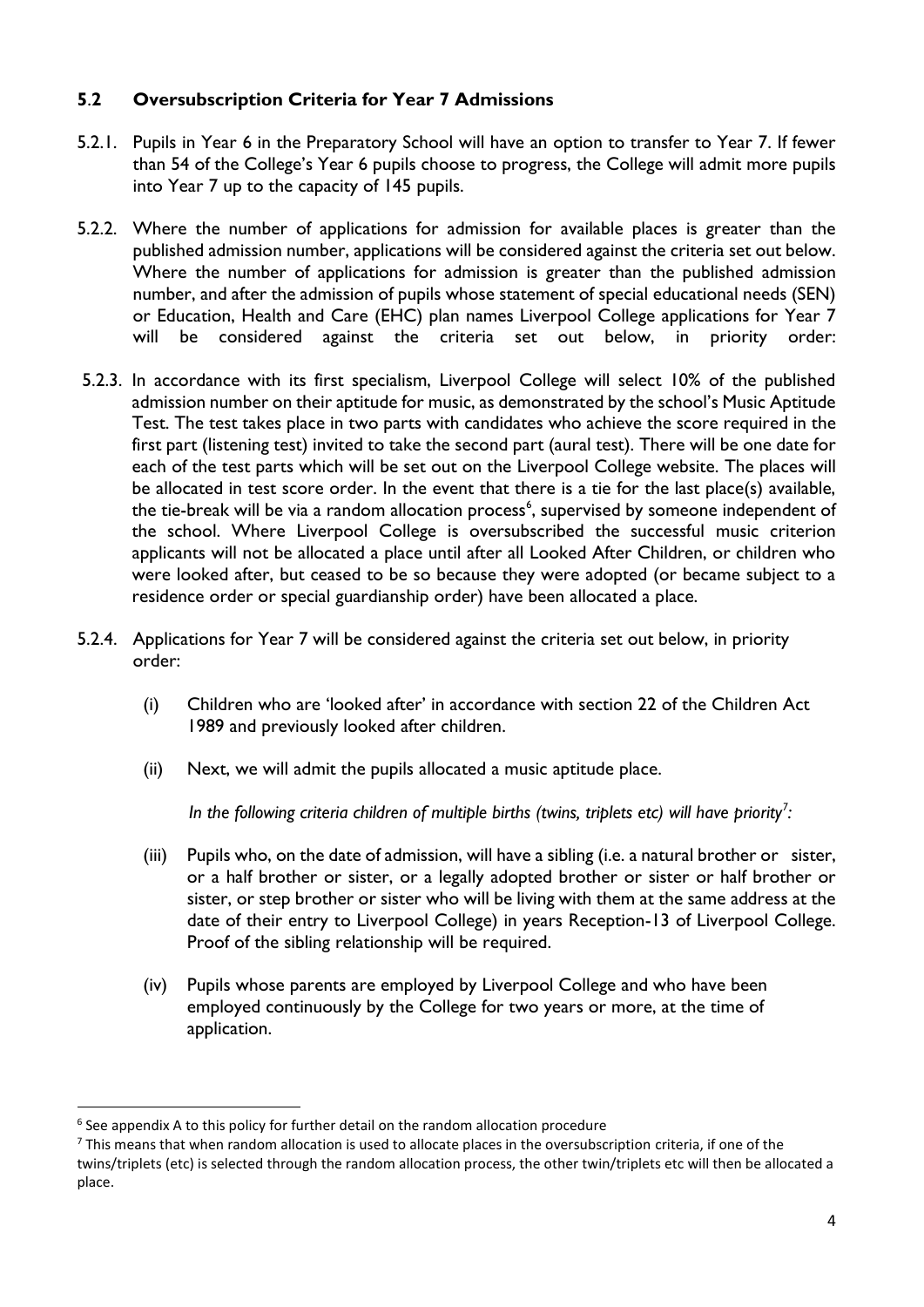- (v) 50% of the remaining places will be offered to pupils who live within a two (2) mile radius of the main entrance gates of the Liverpool College site (situated on Molyneux Road) [see map], by random allocation<sup>8</sup>. The two  $(2)$  mile distance is measured as a straight line. If there is an uneven number of remaining places, an additional place will be offered to a pupil who lives within the two miles of the main entrance gates. Proof of residence will be required (council tax bill, utility bill).
- (vi) the remaining places, after places offered to pupils who live within a two mile radius of the main entrance gates as outlined above, will be offered on the basis of random allocation<sup>9</sup>.
- 5.2.5. If there are more applicants than places available in criteria (i), (iii) and (iv), the tie-break will be via a random allocation process<sup>10</sup>. This will be supervised by someone independent of the school.
- 5.2.6 Liverpool College will take all reasonable steps to inform parents by email of the outcome of the selection test outlined in 5.2.3 before the closing date for secondary applications (31 October).
- 5.2.7. If false or misleading information is used to gain entry to Liverpool College, the Application will be reconsidered and the correct level of priority given which may result in the offer of a place being withdrawn.

## **6. Sixth Form Admission Arrangements**

## **6.1 Admission Numbers**

- 6.1.1 Applications for place in the Sixth Form should be made directly to Liverpool College using the Liverpool College Application Form (available from Liverpool College) by **26 th February 2021.** Pupils from Year 11 in Liverpool College will automatically progress to the Sixth Form provided they meet the entry requirements set out in 6.2.1 below.
- 6.1.2 Liverpool College has an agreed admission number for Post 16 provision of 5 pupils. The College will accordingly admit at least 5 pupils into Year 12 each year if sufficient applications are received. The admission number applies only to those being admitted from outside of Liverpool College. If fewer than 145 pupils intend to transfer from Year 11, the College will admit over the admission number up to the overall size of the Year 12 group (i.e. 150).

# **6.2 Oversubscription criteria for Sixth Form Admission**

6.2.1. External and internal pupils wishing to enter the Sixth Form will be expected to have met the minimum academic entry requirements. These are at least 5 GCSE passes at Grade 5 or above to include at least a 5-4 combination from one English subject and Mathematics.

 $\overline{a}$ <sup>8</sup> See appendix A to this policy for further detail on the random allocation procedure

<sup>9</sup> As above

<sup>&</sup>lt;sup>10</sup> As above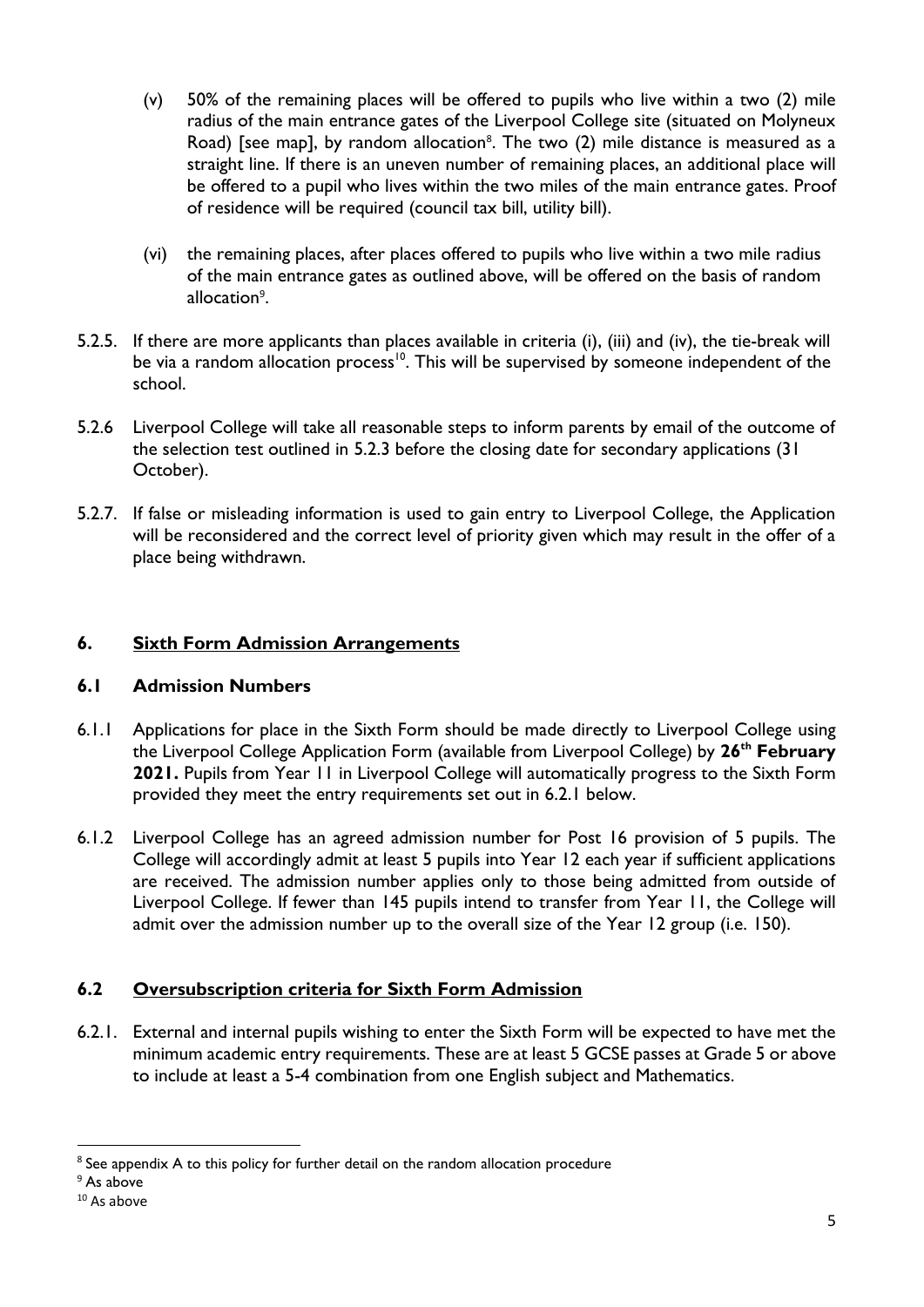- 6.2.2 In addition to the sixth form's minimum academic entry requirements internal and external candidates will need to satisfy minimum entrance requirements to the courses for which they are applying. If either internal or external applicants fail to meet the minimum course requirements for the course they wish to study they will be given the option of pursuing any alternative courses for which they do meet the minimum academic requirements. Course requirements are published annually on the school's website.
- 6.2.3 When the sixth form is undersubscribed all external applicants meeting the minimum academic entry requirements will be admitted.
- 6.2.4 When there are more external applicants that satisfy the minimum academic entry requirements than places available, and after children with a statement of special educational needs (SEN) or Education, Health and Care (EHC) plan which names Liverpool College have been placed, priority, will be given in the following order:
	- (i) Eligible children who are looked after and previously looked after children.
	- (ii) Pupils who, on the date of admission, will have a sibling (i.e. a natural brother or sister, or a half brother or sister, or a legally adopted brother or sister or half brother or sister, or step brother or sister who will be living with them at the same address at the date of their entry to Liverpool College) in years Reception-13 of Liverpool College. Proof of the sibling relationship will be required.
	- (iii) Pupils whose parents are employed by Liverpool College and who have been employed continuously by the College for two years or more, at the time of application.
	- (iv) The remaining places will be allocated on the basis of random allocation $11$ .
- 6.2.5. If there are more applicants than places available in criteria (i) to (iii) above, the tiebreak will be via a random allocation process<sup>12</sup>. This will be supervised by someone independent of the school.
- 6.2.6. An offer of a place will be made on the basis of predicted grades.
- 6.2.7. Where there is space within Year 13 (i.e. where there are fewer than 125 pupils in the year group) the Liverpool College will admit additional pupils up to this number using the oversubscription criteria above in 6.2.4.

#### **7. Casual admissions: i.e. in year applications to all year groups and 'normal admission round' applications to year groups other than Reception, Year 7 and Year 12:**

7.1. If existing pupils leave during the course of an academic year, or between academic years, or places are available within the year groups listed above, places will be offered to applicants. If there are more applicants than places Liverpool College will apply the oversubscription criteria set out below. There will be no banding of such candidates.

 $11$  See appendix A to this policy for further detail on the random allocation procedure

<sup>&</sup>lt;sup>12</sup> As above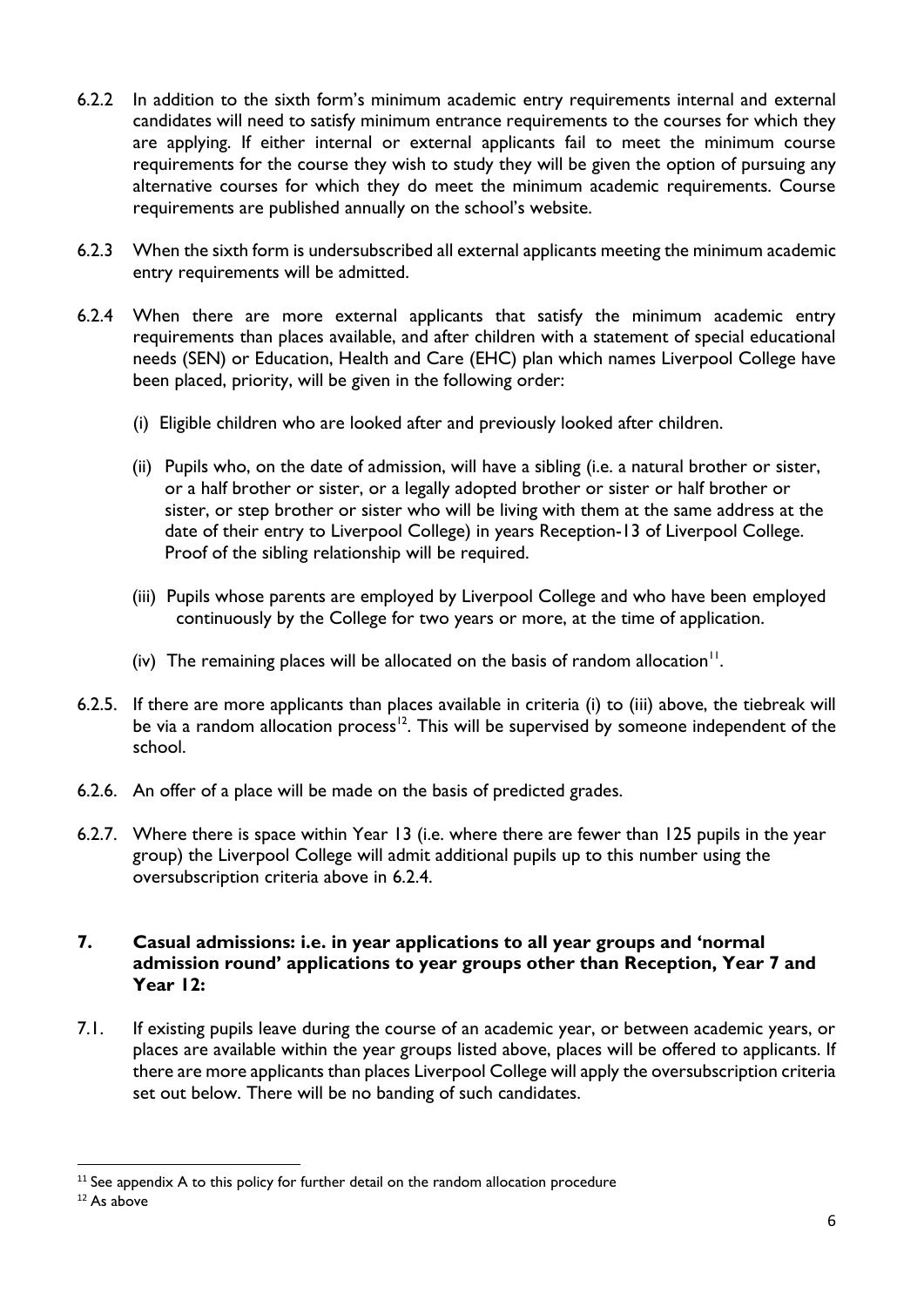- For Reception, Year I-Year 2: oversubscription criteria used for Reception Admission (set out in 4.2)
- For Year 3-Year 11: oversubscription criteria used for Year 7 Admissions (set out in 5.2.6), excepting criterion (ii) as no music aptitude places will be allocated. There will be no banding of candidates.
- For Year 12-13: oversubscription criteria for Sixth Form admissions (set out in 6.2)
- 7.2. Notwithstanding the above, Liverpool College may refuse admission to particular applicants in the specific circumstances described in paragraph 3.10 (children who have been permanently excluded two or more times) of the statutory School Admissions Code or any like provision in any subsequent Code.

#### **8. Operation of waiting lists:**

- 8.1. Subject to any provisions regarding waiting lists in Liverpool Authority co-ordinated admission scheme, Liverpool College will operate a waiting list. Where in any year Liverpool College receives more applications for places than there are places available, a waiting list will operate for the rest of the academic year until July 2022. This will be maintained by Liverpool College and it will be open to any parent to ask for his or her child's name to be placed on the waiting list, following an unsuccessful application.
- 8.2. The waiting list will not be banded. Only the oversubscription criteria will apply. In the event that a vacancy arises, all applicants on the waiting list will be ranked against the oversubscription criteria and the place allocated accordingly. In the event that a place needs to be allocated via a random allocation process<sup>13</sup>, all applicants considered under that criterion will be included in a fresh round of random allocation.
- 8.3 Except for admission to Year 12 and 13, in the event that place(s) remain to be allocated after oversubscription criteria (i) to (iv) are applied as outlined above, place(s) will be allocated under criteria (v) and (vi) as outlined above in the following way: if there is 1 place available it will be allocated under criterion (v) on the basis of random allocation<sup>14</sup>. If there are 2 or more places available, 50% of the available places would be allocated to applicants under criterion (v) via random allocation and the remainder of the places allocated on the basis of random allocation<sup>15</sup> to applicants under criterion (vi).
- 8.4. Waiting lists will apply for all years.

 $13$  See appendix A to this policy for further detail on the random allocation procedure

<sup>14</sup> As above

<sup>&</sup>lt;sup>15</sup> As above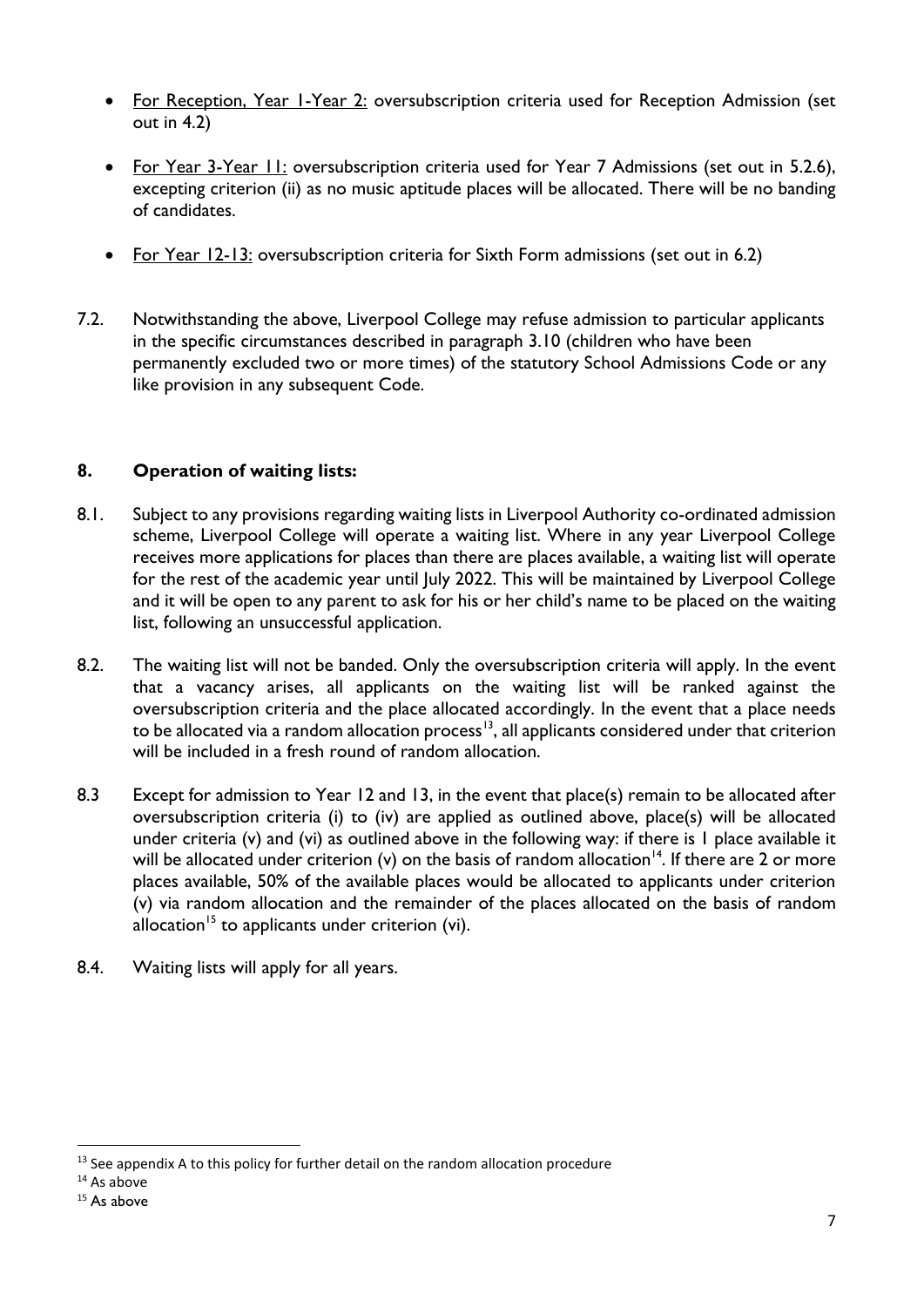#### **Admission Arrangements for Boarding Places**

9. Boarding places will only be available from Year 7 onwards with boarding applicants needing to be assessed for boarding suitability prior to offers being made. Information on boarding fees is available on the school's website.

#### **9.1 Boarding Suitability Assessment**

Pursuant to its duty to safeguard and promote the welfare of all boarders under Section 87 of the Children Act 1989, Liverpool College will assess all pupils for boarding suitability. A child must be deemed 'suitable for boarding' before he or she is admitted. Detail on the assessment for suitability process can be found in Appendix D to this policy. Only those children considered to be suitable for boarding will be admitted.

## **Application Process and Admission Number:**

## **9.2. Year 7**

- 9.2.1 The Governors have agreed to admit up to 3 boarding pupils into Year 7 for September 2021.
- 9.2.2 Applications for boarding places should be made directly to the school via the boarding application form available to download from the schools' website (or a copy can be obtained from the Registrar). Completed applications should be sent to The Registrar, Liverpool College. Queen's Drive Liverpool L18 8BG by 4pm on **31st October 2020**.
- 9.2.3 Places for those suitable to board will be considered for admission in accordance with the oversubscription criteria as set out below (9.5).
- 9.2.4 Applications will be considered after this date, subject to the availability of places.

## **9.3 Year 12**

- 9.3.1 The Governors have agreed to admit up to 3 boarding pupils into Year 12 for September 2021.
- 9.3.2 Applications for boarding places should be made directly to the school via the Sixth Form boarding application form available to download from the schools' website (or a copy can be obtained from the Registrar). Completed applications should be sent to The Registrar, Liverpool College. Queen's Drive Liverpool L18 8BG by 4pm on **26th February 2021**.
- 9.3.4 Places for those suitable to board who have met the minimum academic entry requirements for Sixth Form (set out in section 6.2.1) will be considered for admission in accordance with the oversubscription criteria as set out below (section 9.5).
- 9.3.5 Applications will be considered after these dates, subject to the availability of places.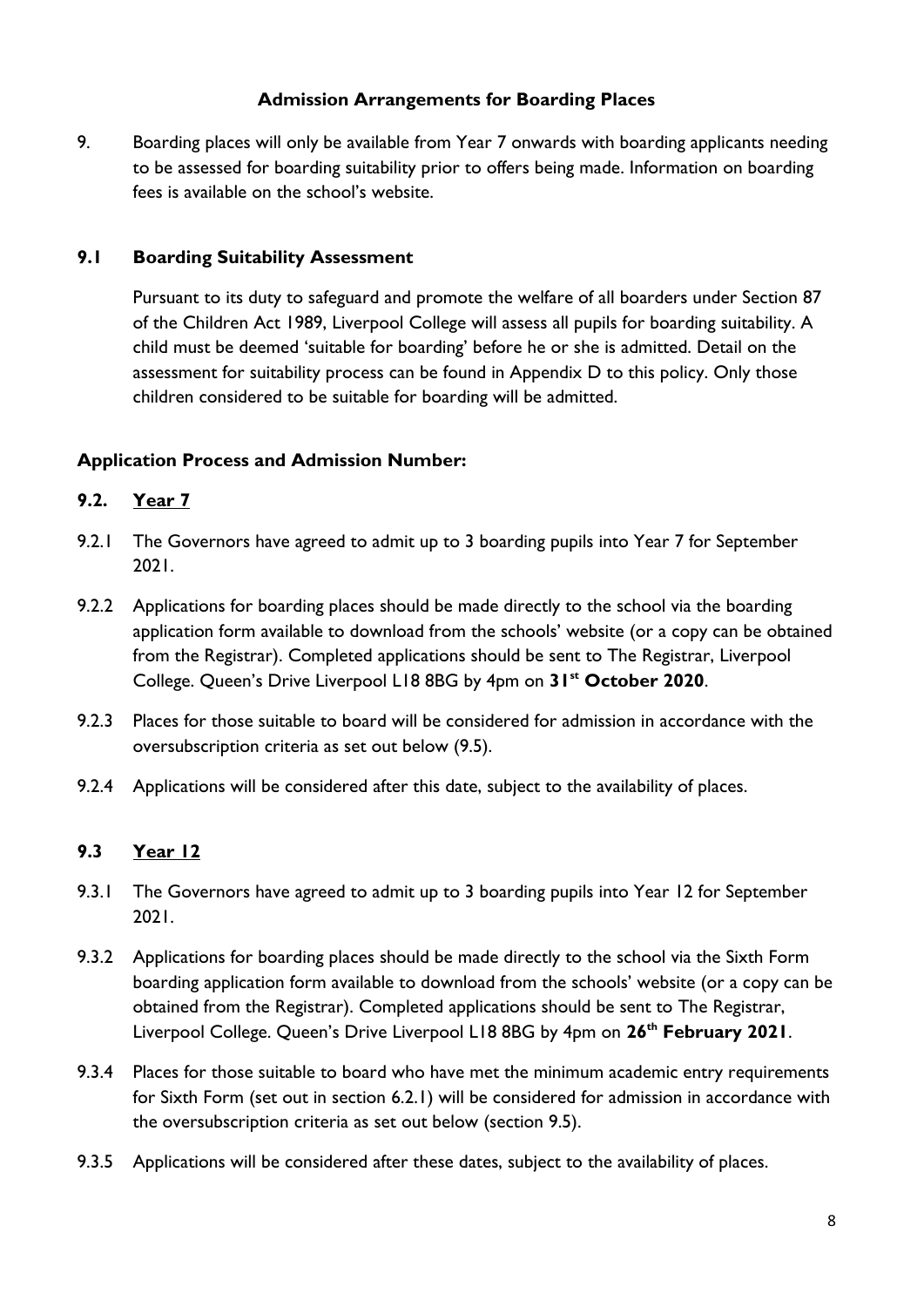#### **9.4 Other Year Groups and In-Year**

- 9.4.1 Admission in other year groups, and in-year, will be dependent on the overall number of boarders, which should not exceed 15 in 2021 and on the boarding facilities available at the time.
- 9.4.2 The actual spaces available depend on the configuration of dormitories and in some years there are fewer places than in others for certain year groups.
- 9.4.3 Applications for boarding places should be made directly to the school via the application form available to download from the schools' website. Completed applications should be sent to The Registrar, Liverpool College. Queen's Drive Liverpool L18 8BG.
- 9.4.4 Places for those suitable to board will be considered for admission in accordance with the oversubscription criteria as set out below (section 9.5).

#### **9.5 Oversubscription Criteria for Boarding Places:**

- 9.5.1 All pupils with an Education, Health and Care plan naming the school will be admitted.
- 9.5.2 Where the school is undersubscribed by applicants deemed suitable for boarding, Liverpool College will admit all suitable applicants.
- 9.5.3 Where the number of applications for admission is greater than the published admission number, applications deemed suitable for boarding will be considered against the criteria set out below, in priority order:
	- (i) Children who are 'looked after' in accordance with section 22 of the Children Act 1989 and previously looked after children
	- (ii) Children of members of the UK Armed Forces who, because of high family mobility, qualify for Ministry of Defence financial assistance with the cost of boarding school fees;
	- (iii) Children with a boarding need<sup>16</sup>, allocated to the following sub-categories in order<sup>17</sup>:
		- a. Children identified by their local authority as being at risk or with an unstable home environment
		- b. Children of former members of the UK Armed Forces who have died while serving or who have been discharged as a result of attributable injury;
		- c. Children of serving members of the UK Armed Forces normally resident in the area but posted abroad
		- d. Children of parents with whom they normally reside in the UK but whose work dictates that they spend much of the year overseas or working away from home

<sup>&</sup>lt;sup>16</sup> Parents and carers are advised to consider the oversubscription criteria carefully when completing their application for a boarding place. A "boarding need" is not to be confused with a family's preference for a child to board.

 $17$  in each case it is the responsibility of the parents/carers to provide the information required to enable the Governing Body to make a determination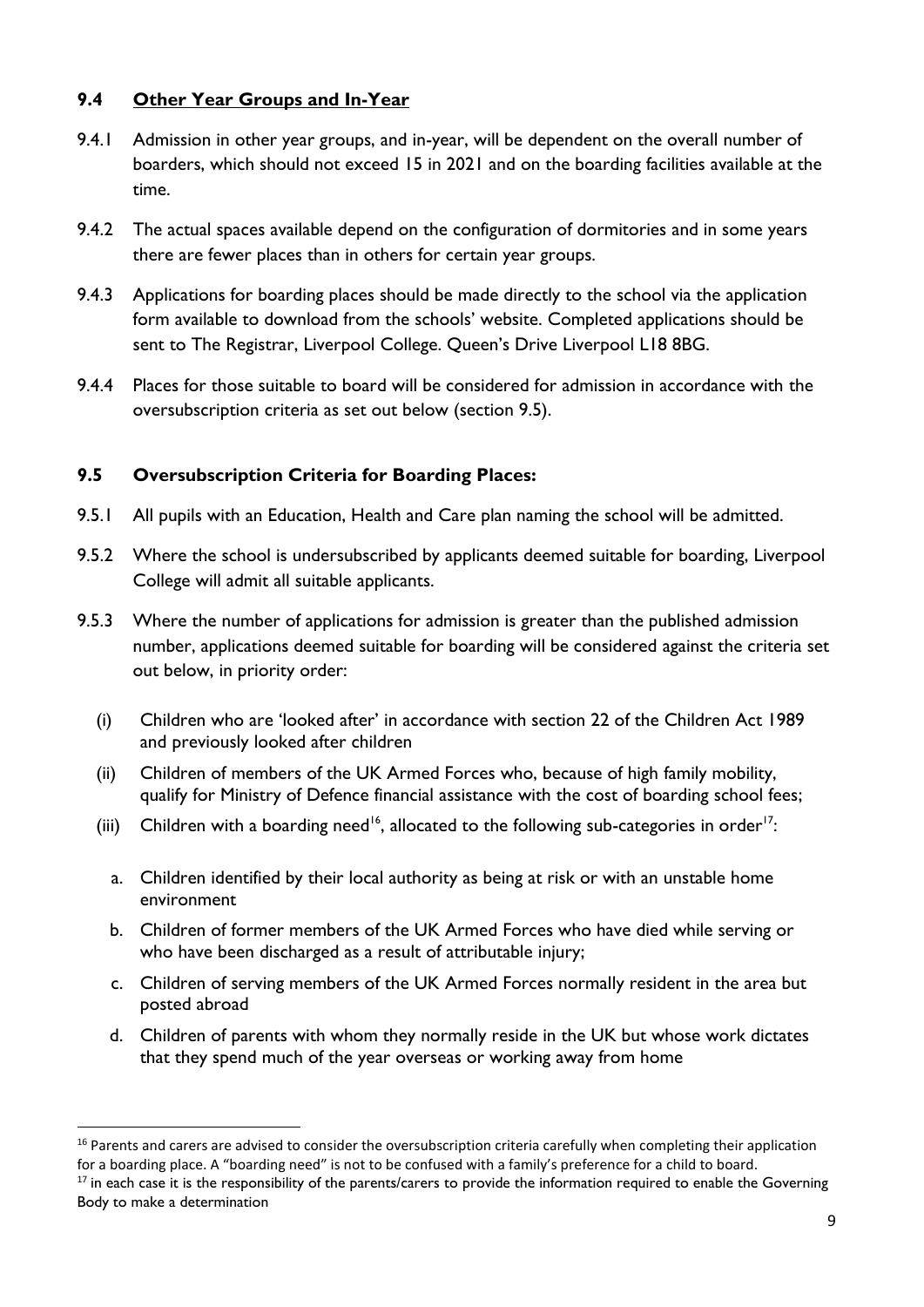- (iv) Children who, on the date of admission, will have a sibling (i.e. a natural brother or sister, or a half brother or sister, or a legally adopted brother or sister or half brother or sister, or step brother or sister who will be living with them at the same address at the date of their entry to Liverpool College) in years Reception-13 of Liverpool College. Proof of the sibling relationship will be required.
- (v) The remaining places will be allocated by random allocation $18$ .
- 9.5.4 If there are more applicants than places available in criteria (i), (ii), (iii) or (iv), the tie break will be via a random allocation process<sup>19</sup>. This will be supervised by someone independent of the school.

#### **9.6 Operation of Waiting Lists**

- 9.6.1 Liverpool College will operate a separate waiting list for day and boarding places for each year group.
- 9.6.2 Where in any year Liverpool College receives more boarding applications for places than there are places available, a waiting list will operate for the rest of the academic year until July 2022. This will be maintained by Liverpool College and it will be open to any parent to ask for his or her child's name to be placed on the waiting list, following an unsuccessful application.
- 9.6.3 In the event that a vacancy arises, all applicants on the waiting list will be ranked against the oversubscription criteria (set out in 9.5) and the place allocated accordingly. In the event that a place needs to be allocated via a random allocation process<sup>20</sup>, all applicants considered under that criterion will be included in a fresh round of random allocation.
- 9.6.4 Pupils assessed to be unsuitable for boarding will not be placed on a waiting list for a boarding place. Their parents/carers may reapply and the pupils be reassessed for each year of entry.

#### **10. Applications to Change Boarding/Day Status:**

- 10.1 There is no automatic transfer between categories for pupils already in the school. Changing status will be subject to there being a vacancy in that category and for a boarding place that there is also accommodation available.
- 10.2 Applications will need to be made following the procedures set out in this policy for the relevant category and will be considered alongside, and in competition with all other applications for a place in that Year and in that category.
- 10.3 Applications to change status to become a boarder will be subject to the applicant being assessed as suitable to board.

 $\overline{a}$  $18$  See appendix A to this policy for further detail on the random allocation procedure

<sup>19</sup> As above

<sup>&</sup>lt;sup>20</sup> See appendix A to this policy for further detail on the random allocation procedure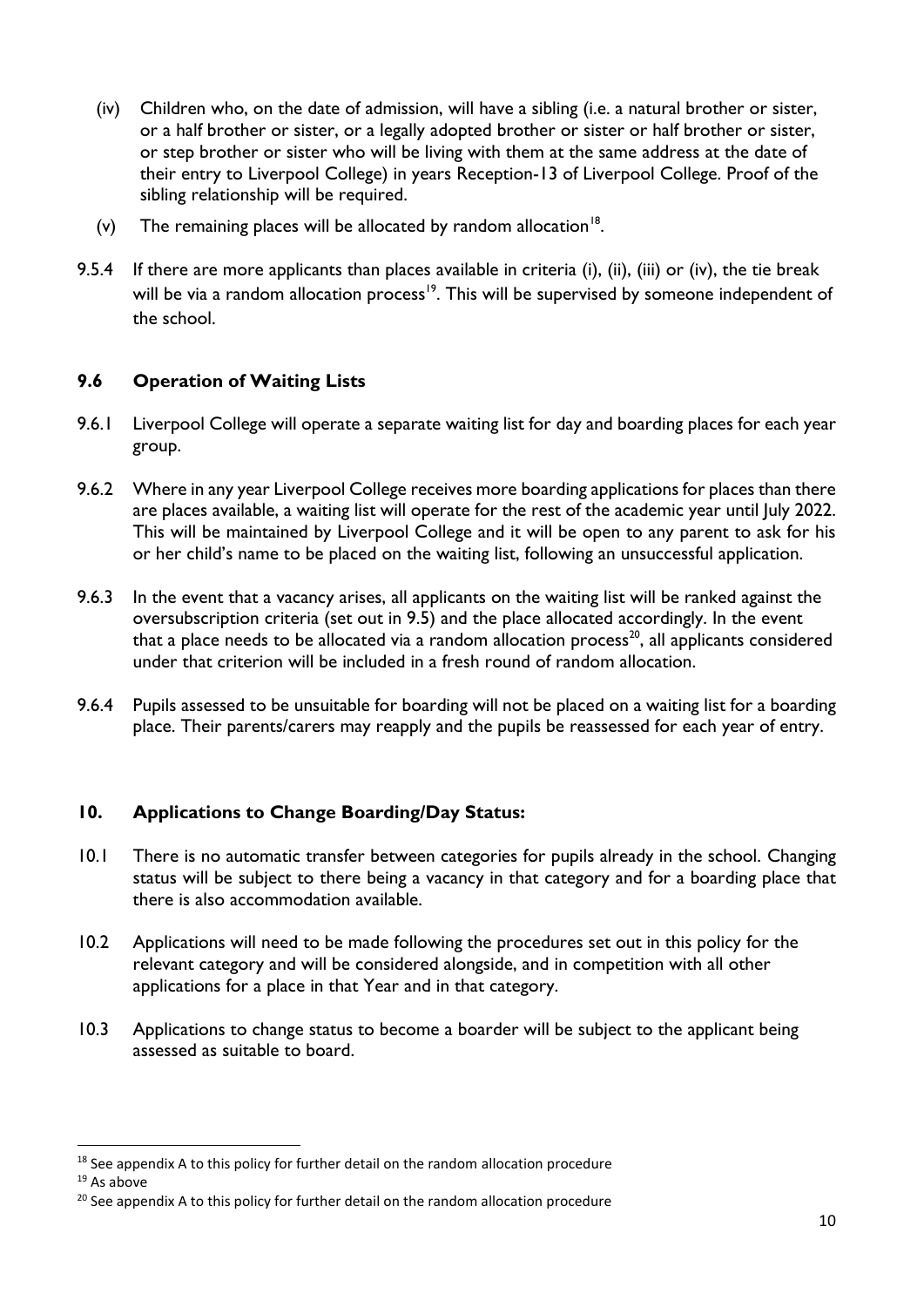# **Appendix A**

#### **Random Allocation Procedure:**

- 1. The Registrar allocates each applicant within the oversubscription criterion a number starting with 1;
- 2. Random numbers within a set range are generated using an Excel macro;
- 3. Numbers drawn are matched to the applicant's name on the list and recorded by the notetaker;
- 4. This process is supervised by someone independent of the school.

Those present will be: a Governor, the Registrar, the relevant Head of School, a note taker and a person independent of the school (usually an employee of the local authority). Applicants are not entitled to be present at the random allocation process.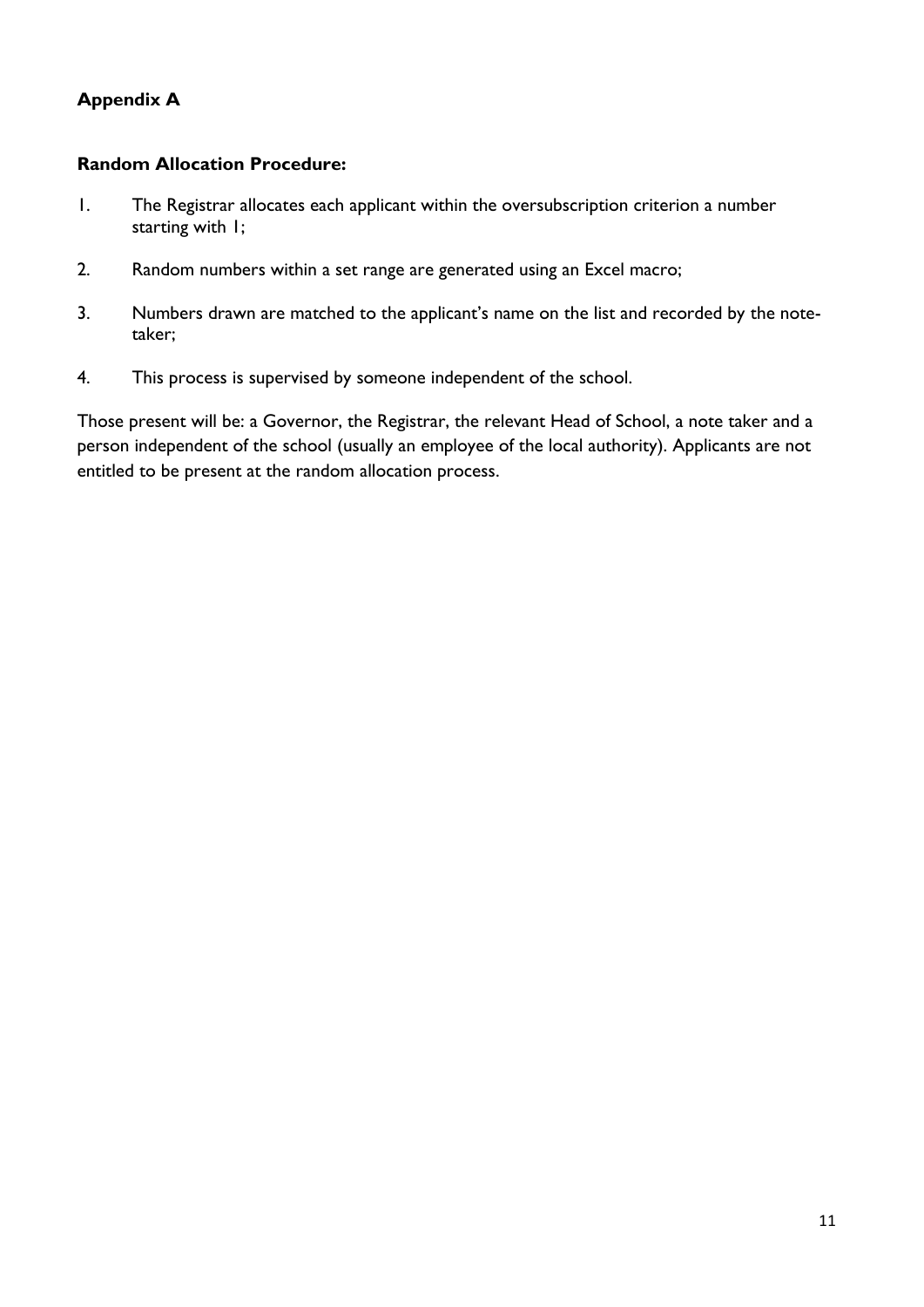# **Appendix B**

# **1. Admission of children below compulsory school age and deferred entry to school**

Admission authorities must provide for the admission of all children to school in the September following their fourth birthday and the majority of children do start school in the September following their fourth birthday. However a child is not required to start school until they have reached compulsory school age which is following their fifth birthday.

Parents may choose *deferred entry* at the school they have been offered a place until later on in the academic year (but not beyond the beginning of the final term of the school year for which the offer of a place was made) or until the term in which the child reaches compulsory school age. Parents may also opt for their child to take up a reception class place on a *part time basis* until their child reaches compulsory school age.

# **The Process**

 $\overline{a}$ 

If a parent wishes to delay their child's entry to reception class or take up a part time reception class place until the child reaches compulsory school age, they should contact Liverpool College directly to speak to the Principal to arrange the deferred entry or make clear their choice of a part time place as soon as possible after receiving notification of a place at Liverpool College and before September.

Important things that parents may wish to consider about deferred entry:

- Parents still need to apply for school places as if for September entry but once a place is allocated at Liverpool College the place will be held open until January/April (Lent/Summer term) if requested.
- Liverpool College works within the Early Years Foundation Stage statutory framework and we are therefore very aware of the needs of young children, especially those starting school soon after their fourth birthday.
- Summer born children<sup>21</sup> can defer until the following September but the offer of the place will be withdrawn and parents will need to reapply for a place in Year 1. This will be treated as a new application and there is no guarantee that a place will be available. Parents may decide to request a place in reception class rather than Year 1 in September (having deferred the place for a year) – this is a request covered by the procedure for the admission of children outside their normal age group outlined below.

# **2. Admission of children outside their normal age group (including summer born children)**

Parents can request that their child is admitted outside of their normal age group, for example if a child is gifted and talented or has experienced problems such as ill health. There is no statutory barrier to children being admitted outside their normal year group, but parents do not have the right to insist that their child is admitted to a particular age group.

<sup>&</sup>lt;sup>21</sup> The term 'summer born' is used to refer to children born from I April to 31 August.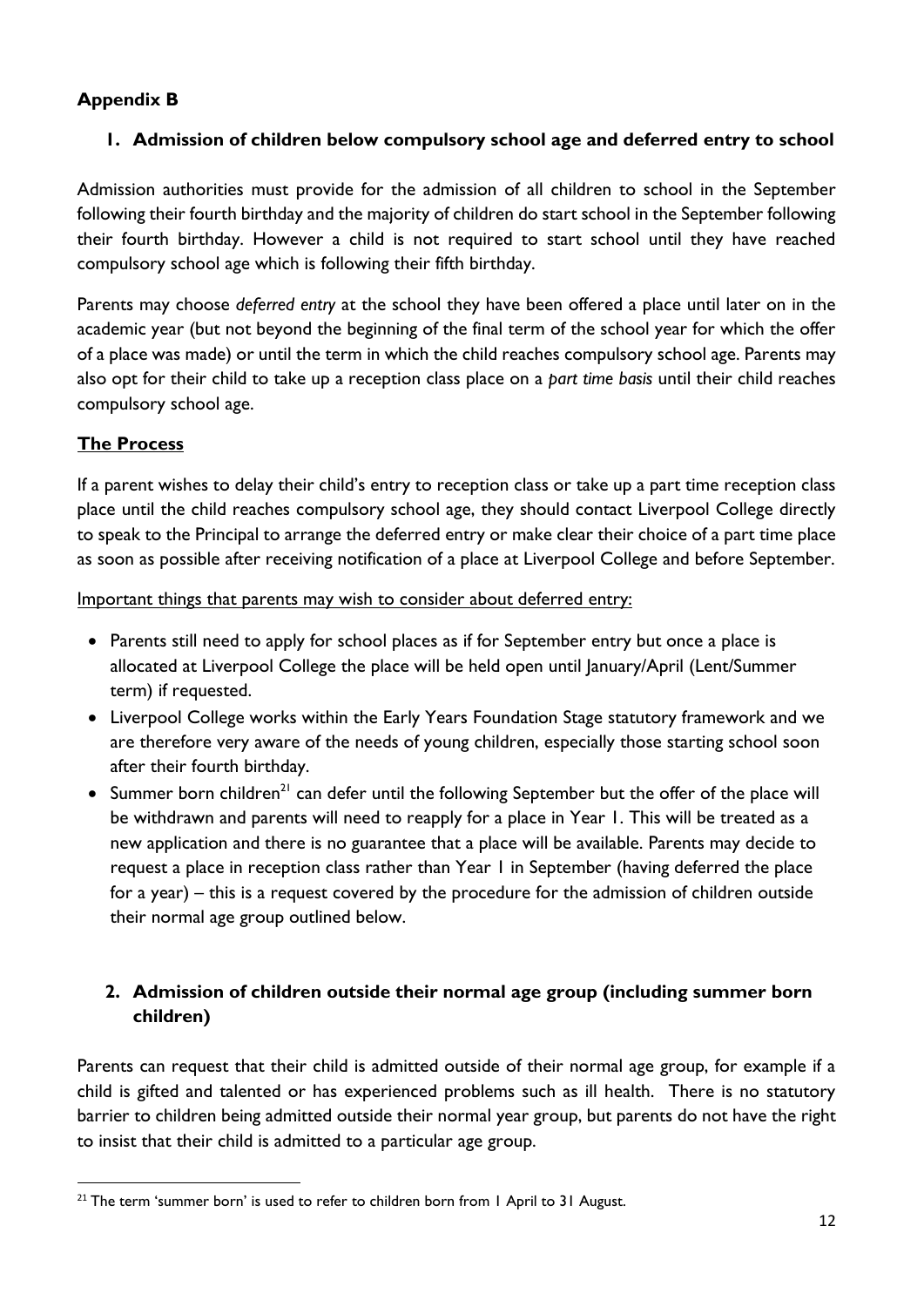The decision on which year group a child should be admitted to rests with the admission authority of the school. Admission authorities decide whether or not the individual child's circumstances make admission outside of their normal age group appropriate.

# **Admission of summer born<sup>22</sup> children outside their normal age group**

Admission authorities are required to provide for the admission of all children to school in the September following their fourth birthday, but flexibilities exist for those parents that may feel that their child is not ready to begin school at that point. Parents of summer born children may choose not to send that child to school until the September following their fifth birthday and may request that they are admitted out of their normal age group – to reception rather than Year 1.

#### **Parental Request Process**

If a parent wishes to request that their child is admitted outside of their normal age group at Liverpool College they should contact the school directly, initially via the College's Admissions Office.

For relevant age groups (Reception, Year 7), parents should still make an application for their child's normal age group at the usual time and then submit the request for admission outside the normal age group at the same time.

Parents will be expected to provide information to support their request but there is no expectation that parents will obtain professional evidence they do not already have. The supporting information might simply be the parents' statement on why they have made the request.

The Governing Body (admission authority) will carefully consider the request and make their decision on the basis of the circumstances of each individual case, and in the best interest of the child concerned. This will include taking account of:

• the parents' views;

 $\overline{a}$ 

- the views of the Principal of Liverpool College;
- information about the child's academic, social and emotional development;
- where relevant, their medical history and the views of a medical professional;
- whether they have been previously educated out of their normal age group; and
- whether they may naturally have fallen into a lower age group if it were not for being born prematurely.

The Governing Body will then inform the parent(s) of their decision on the year group the child should be admitted to and will provide the reasons for their decision.

In the case of relevant age groups the Governing Body will make a decision on the request before the Primary or Secondary national offer date, if at all possible.

<sup>&</sup>lt;sup>22</sup> The term 'summer born' is used to refer to children born from I April to 31 August.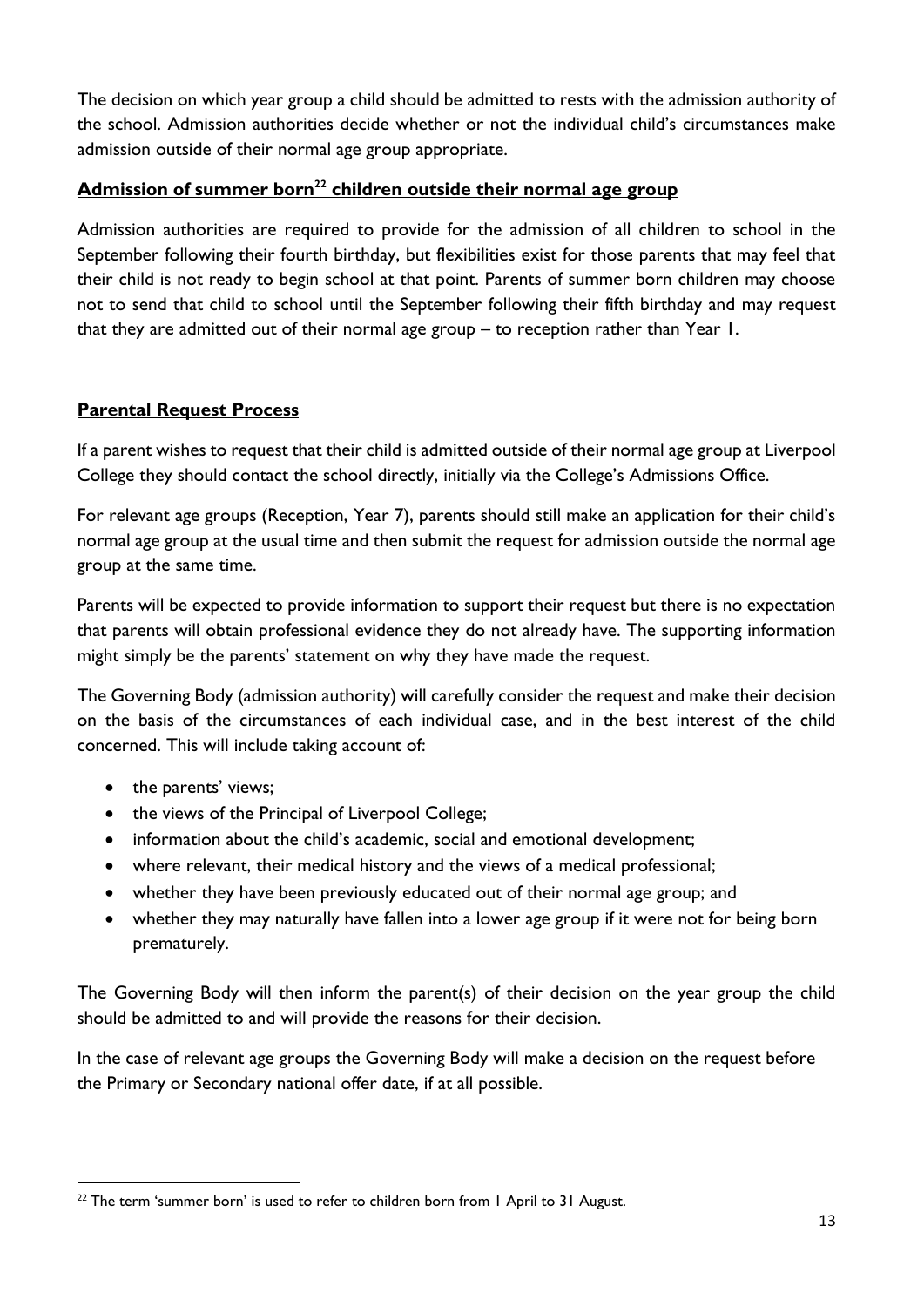## **Please Note:**

- If your request is accepted, **this does not give a higher priority for admission** for the year group you are applying for. Your application will be considered in the normal admissions process and in line with the published admission arrangements only, including the application of oversubscription criteria where applicable, along with all other applicants for this year group.
- Admission authorities **are not** required to honour a decision made by another admission authority on admission outside of the normal age group. Parent(s) should consider whether to request admission out of the normal year group at all their preference schools.
- Parents may wish to consider the fact that:
	- o Liverpool College works within the Early Years Foundation Stage statutory framework and we are therefore very aware of the needs of young children, especially those starting school soon after their fourth birthday. Teachers are experienced and skilled at differentiating the curriculum to meet a diverse range of needs.
	- o Pupils who have been educated a year behind their normal age group may become eligible to leave school before completing the examination courses.
	- o If the child leaves Liverpool College and had been educated outside their normal age group, receiving schools on transition (ie. into junior school or secondary school) are free to review and reconsider the placement outside the normal age group and the continuing placement of the child outside their normal age group cannot be guaranteed on transition into a new school (although decision-makers must take the previous placements outside the normal age group in to account).

## **Appealing the Decision**

Parents have a statutory right to appeal to an independent appeal panel against the refusal of a place at a school for which they have applied. You do not have the right of appeal if you have been offered a place and it is not in the year group you would like. However you may make a complaint and this should be made under the College's complaint procedure.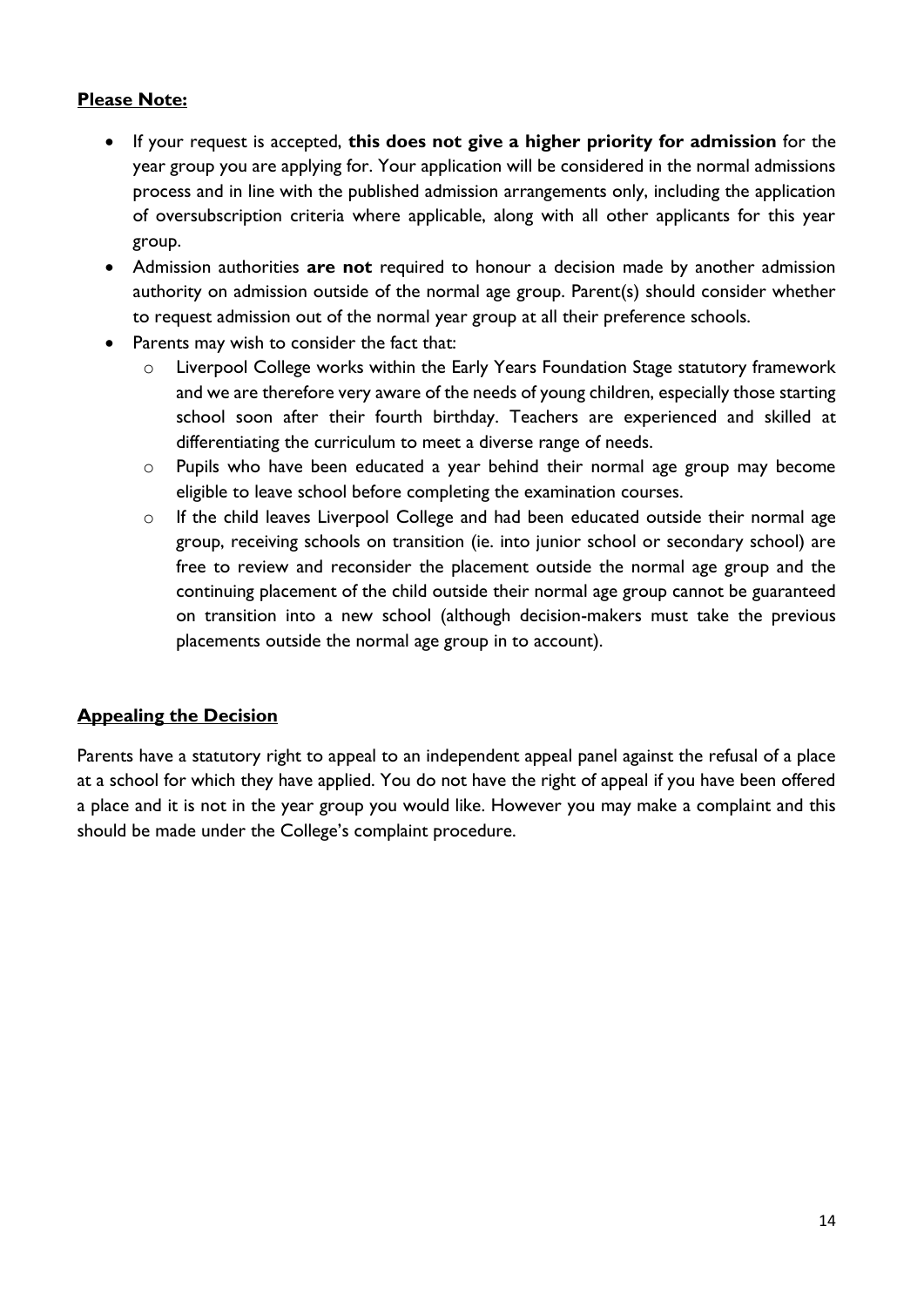# **Appendix C**

## **Free School Meals Admission Priority (Reception admissions only)**

For the purposes of the school's admission policy you are considered to be eligible to be registered for free school meals if you or your child receive any of the following:

- Income Support
- income-based Jobseeker's Allowance
- income-related Employment and Support Allowance
- support under Part VI of the Immigration and Asylum Act 1999
- the guaranteed element of Pension Credit
- Child Tax Credit (provided you're not also entitled to Working Tax Credit and have an annual gross income of no more than £16,190)
- Working Tax Credit run-on paid for 4 weeks after you stop qualifying for Working Tax **Credit**
- Universal Credit